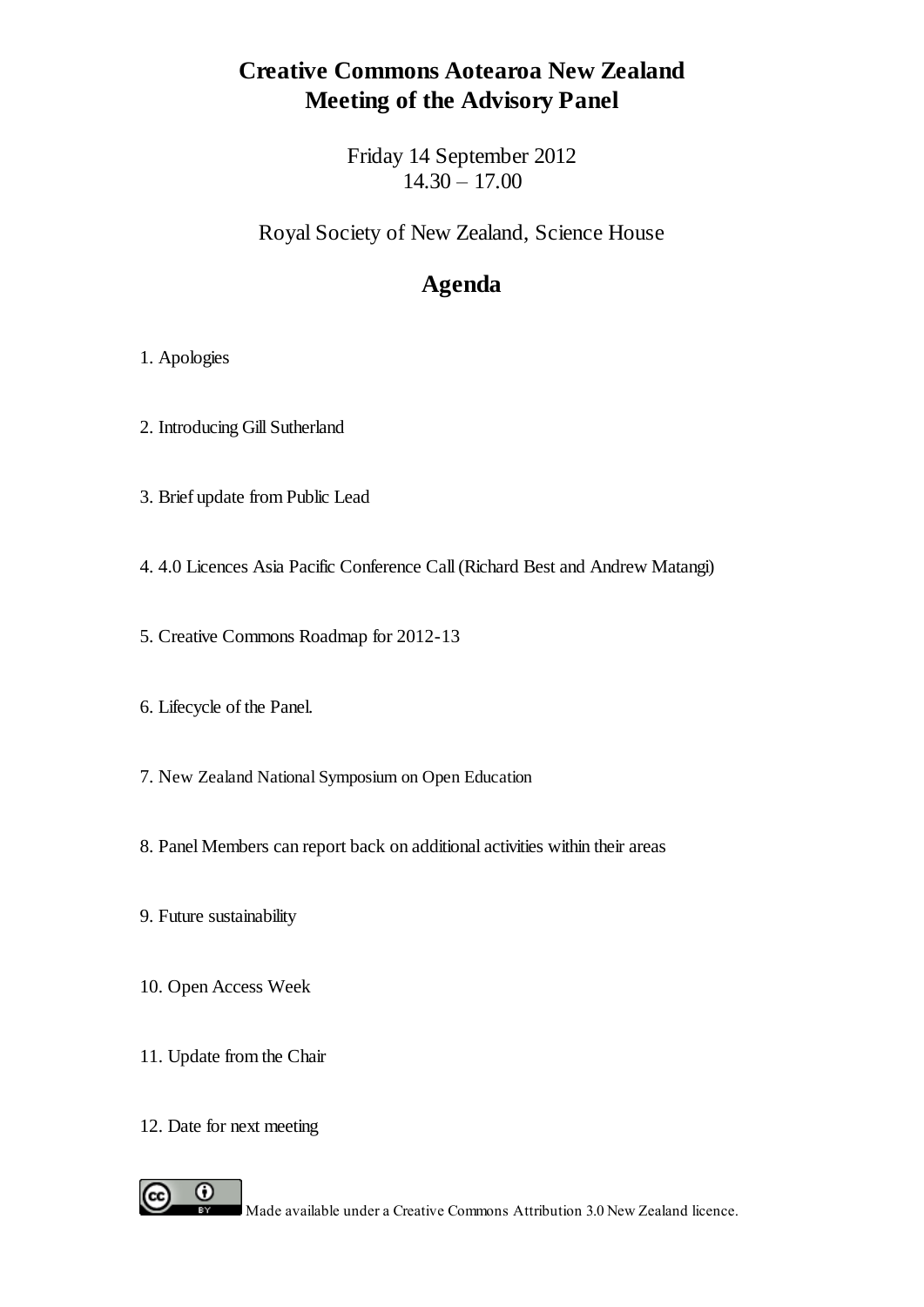# **Update on CCANZ Public Lead Activities, June 2012-September 2012**

### **Web Resources**

### *Jurisdiction website move*

The website has moved, and I have started to post there every week. I have also invited guest writers from various fields – including Jem Yoshioka from the arts, Mark Osborne and Claire Amos from education and Danyl Strype from the CC community. I'll continue to invite guest writers, to help grow the community presence on the site.

### *Social Media*

Our presence on Twitter continues to grow. We now have over 1150 followers.

### *Case Studies*

Since July, I've written case studies on Bronwyn Holloway-Smith, Albany Senior High School, Warrington School, Jem Yoshioka, Te Papa, Wellington City Council, Te Papa, The Outlook for Someday and NZTA. Case studies are forthcoming on Wellington High and Tawa Intermediate.

### **Other Resources**

I have created a resources page on the Creative Commons website, and will continue to populate this. In the future, I would like CCANZ to have an A2 poster, and I'm currently investigating how this could be done.

## *Interface*

Partnering with the Ministry of Education, an A3 Creative Commons poster ran in the August 2012 *Interface* magazine, which has a print run of 12 000.

### *Slide shows*

I've started to post generic slideshows, for use by folks in the Creative Commons community. I'll continue to post these.

# *Creative Commons Publication*

I've been invited by Michael Peters to write an article on the CCANZ project for an upcoming book project, following my presentation at the Creative University conference. I'll circulate a draft of this in the next few months.

### *E-book*

To conclude this phase of the CCANZ project, I am considering editing and helping to write an ebook, to be published in the second half of 2013. This could combine some of the success stories of CCANZ, as well as some of the basic arguments for open licensing in New Zealand. I welcome feedback from the panel on this.

# *Digital Citizenship Project for NZ Schools*

I've worked with Esther Casey, from the National Library, on developing modules for the Digital Citizenship Project. This is currently under development here: https://sites.google.com/site/thedigitalcitizenshipproject/overview



Made available under a Creative Commons Attribution 3.0 New Zealand licence.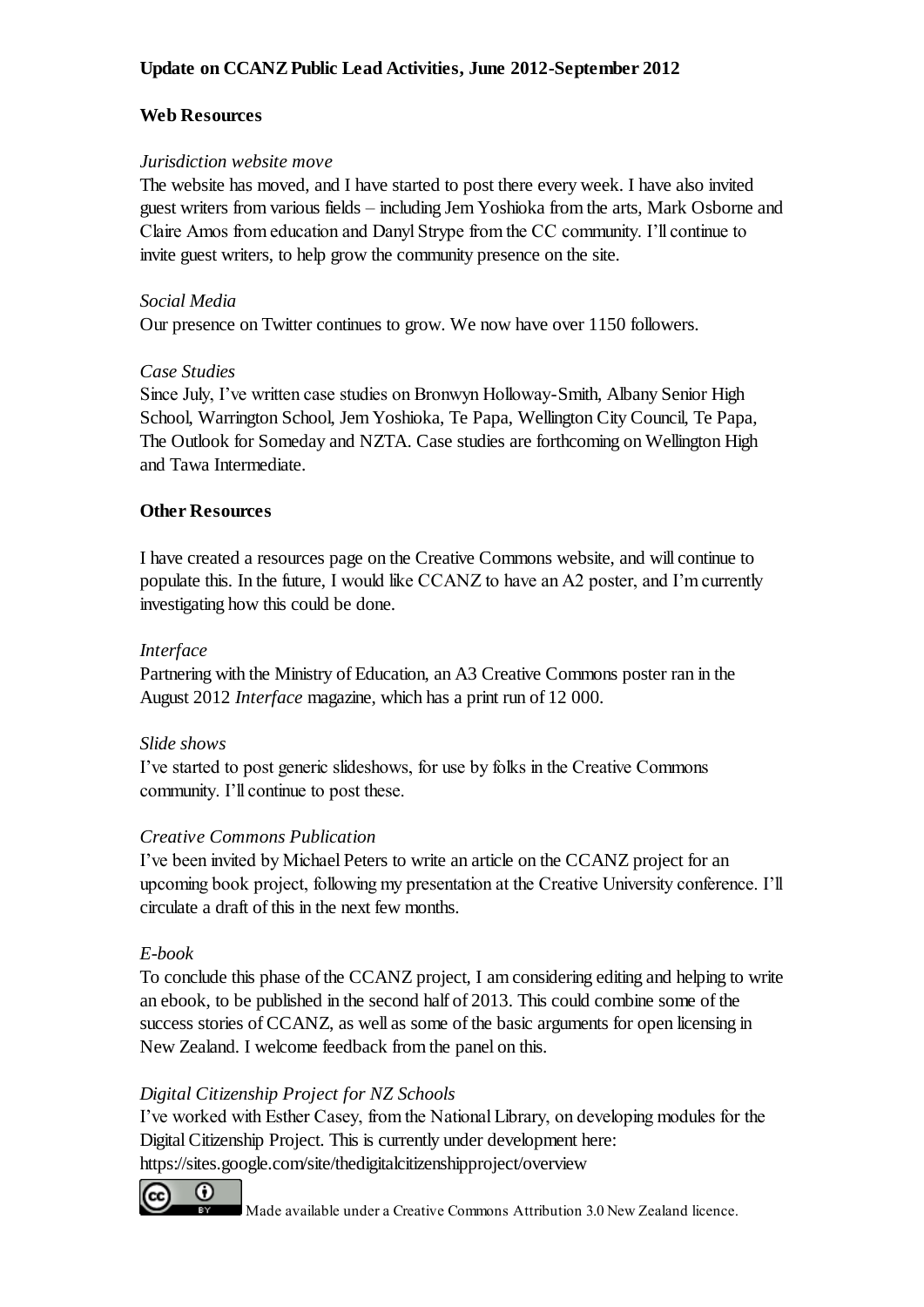### **Affiliate Network Partnerships**

# *HQ*

December 2012 is the 10th anniversary of Creative Commons. CC HQ is looking to plan international competitions, which CCANZ would help to organize and promote. I've given my support for several ideas, including a CC-wide multi-lingual video, an international CC resource-hub and an 'infographics' competition.

# *Conference*

CCANZ missed out on its bid to host the regional meeting for Creative Commons Asia-Pacific. The conference will instead take place in Indonesia on November 10-11.

### **Engaging the community**

### *Creative Commons Meetups*

Tentative plans exist to hold a series of meetups (or 'salons') across the country to mark CC's 10th anniversary.

The next Creative Commons meetup is planned for Wellington on October 5 at the Southern Cross.

# **RSNZ**

The Society has agreed to attach a 'no known rights' statement to those issues of the Transactions and Proceedings that are believed to be out of copyright. Other issues will be given a Creative Commons Attribution Licence.

### **Internship**

I'm currently planning a campaign to fund two CCANZ interns for early 2013. Because Kickstarter uses Amazon payments, CCANZ will need an American host, and I'm in discussions about how to manage this. Other crowdfunding options are also possible, though will require more of a commitment to attract enough funding.

### **Open Access Week 2012**

CCANZ is hosting an online symposium on open access. We have contributions from a range of academics, librarians and publishers, including Cameron Neylon from PLoS, Sigi Jottkandt from Open Humanities Press, Alice Meadows from Wiley, Kathleen Fitzpatrick from the MLA, and New Zealand academics Fabiana Kubke, Paul Gardner and Siouxsie Wiles. Dean Peterson from the Society has also agreed to contribute.

CCANZ is also helping to facilitate discussion between tertiary institutions on their plans for Open Access week.

# **Mix and Mash 2013**



Made available under a Creative Commons Attribution 3.0 New Zealand licence.